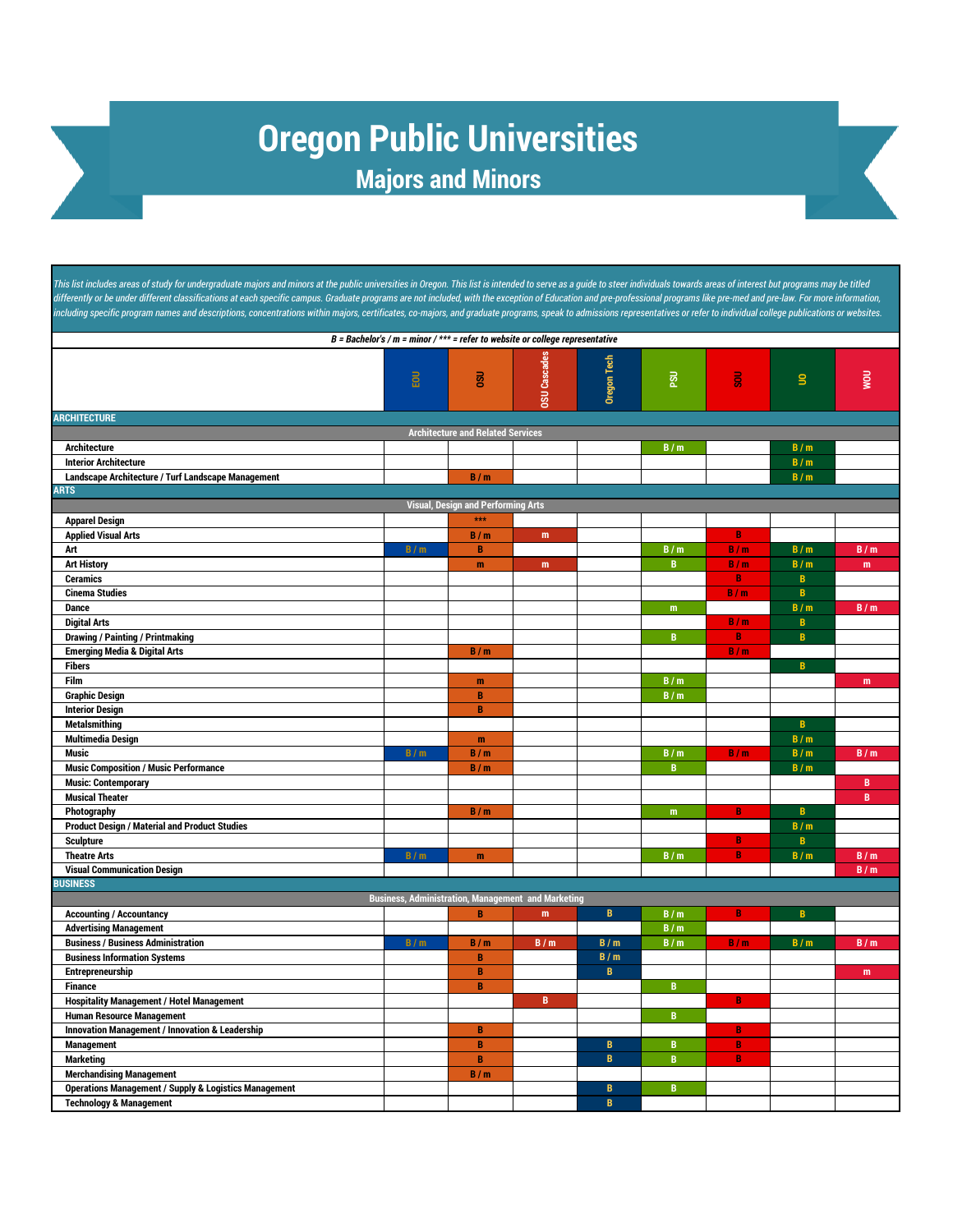| D = Doctorate / M = Master's / B = Bachelor's / m = minor / *** = refer to website or college representative |                                                         |                                            |                                                                            |              |                        |                |                |           |
|--------------------------------------------------------------------------------------------------------------|---------------------------------------------------------|--------------------------------------------|----------------------------------------------------------------------------|--------------|------------------------|----------------|----------------|-----------|
|                                                                                                              |                                                         |                                            |                                                                            |              |                        |                |                |           |
|                                                                                                              |                                                         |                                            |                                                                            | Oregon Tech  |                        |                |                |           |
|                                                                                                              | EOU                                                     | <b>USO</b>                                 |                                                                            |              | $\overline{\text{ss}}$ | នី             | s              | Now       |
|                                                                                                              |                                                         |                                            |                                                                            |              |                        |                |                |           |
|                                                                                                              |                                                         |                                            | <b>OSU</b> Cascades                                                        |              |                        |                |                |           |
| <b>COMMUNICATION AND JOURNALISM</b>                                                                          |                                                         |                                            |                                                                            |              |                        |                |                |           |
| <b>Communication and Journalism</b>                                                                          |                                                         |                                            |                                                                            |              |                        |                |                |           |
|                                                                                                              | B                                                       |                                            |                                                                            | B/m          |                        | B/m            |                |           |
| <b>Communications / Communication Studies</b>                                                                |                                                         | B/m                                        | m                                                                          |              | B/m                    |                | B/m            | B/m       |
| Digital Communication Arts / News Media / Journalism                                                         |                                                         | B/m                                        |                                                                            |              |                        |                | B/m            |           |
| Human Communication / Technical Communication                                                                |                                                         |                                            |                                                                            | B/m          |                        |                |                |           |
| Journalism                                                                                                   |                                                         |                                            |                                                                            |              |                        |                | B/m            |           |
| <b>Social Media and Public Engagement</b>                                                                    |                                                         |                                            |                                                                            |              |                        | B              |                |           |
| <b>EDUCATION</b>                                                                                             |                                                         |                                            |                                                                            |              |                        |                |                |           |
|                                                                                                              |                                                         | <b>Education</b>                           |                                                                            |              |                        |                |                |           |
| Counseling                                                                                                   |                                                         | D <sub>M</sub>                             | M                                                                          |              | M                      | M              |                |           |
| Early Childhood Ed. & Development / Elementary Ed.                                                           | $\mathbf{B}$                                            | m                                          | MB <sub>m</sub>                                                            |              | M                      | <b>MBm</b>     |                | B         |
|                                                                                                              |                                                         |                                            |                                                                            |              |                        |                |                |           |
| <b>Education</b>                                                                                             | M <sub>B</sub>                                          | <b>MB</b>                                  | M                                                                          |              | D <sub>M</sub>         | B/m            | B              | <b>MB</b> |
| <b>English for Speakers of Other Languages: ESL Education</b>                                                | m                                                       | M                                          | M                                                                          |              | M                      | B              |                | m         |
| <b>Music Education</b>                                                                                       | $\overline{\mathsf{B}}$                                 | B                                          |                                                                            |              | B                      | $\overline{B}$ | <b>DMB</b>     |           |
| <b>Special Education</b>                                                                                     | M                                                       |                                            |                                                                            |              | M                      | M              | m              | m         |
|                                                                                                              |                                                         |                                            | Teaching Authorizations [See each college for subject matter endorsements] |              |                        |                |                |           |
| Early Childhood (Age 3 - Grade 4)                                                                            | B/m                                                     | <b>MB</b> m                                | M                                                                          |              | M                      | <b>MB</b>      | M <sub>B</sub> | <b>MB</b> |
| <b>Elementary (Grades 3-8)</b>                                                                               | <b>MB</b>                                               | <b>MB</b>                                  | M                                                                          |              | M                      | <b>MB</b>      | M <sub>B</sub> | <b>MB</b> |
| Middle Level (Grades 5-10)                                                                                   |                                                         |                                            |                                                                            |              | M                      |                |                |           |
|                                                                                                              | <b>MB</b>                                               | <b>MB</b>                                  | M                                                                          |              |                        | <b>MB</b>      | <b>MB</b>      | <b>MB</b> |
| High School (Grade 7-12)                                                                                     | <b>MB</b>                                               | <b>MB</b>                                  | M                                                                          |              | M                      | <b>MB</b>      | <b>MB</b>      | <b>MB</b> |
| <b>ENGINEERING AND TECHNOLOGY</b>                                                                            |                                                         |                                            |                                                                            |              |                        |                |                |           |
|                                                                                                              |                                                         |                                            | <b>Computer and Information Sciences and Support Services</b>              |              |                        |                |                |           |
| <b>Computer Science</b>                                                                                      | $\mathbf{B}$                                            | B                                          | B/m                                                                        |              | B/m                    | B/m            | B/m            | B/m       |
| <b>Information Systems / Information Technology</b>                                                          |                                                         |                                            |                                                                            | B            |                        |                | m              | B/m       |
|                                                                                                              |                                                         | <b>Engineering</b>                         |                                                                            |              |                        |                |                |           |
| <b>Aerospace Engineering</b>                                                                                 |                                                         | B/m                                        |                                                                            |              |                        |                |                |           |
| <b>Bioengineering</b>                                                                                        |                                                         | B                                          |                                                                            |              |                        |                |                |           |
|                                                                                                              |                                                         |                                            |                                                                            |              |                        |                |                |           |
| <b>Chemical Engineering</b>                                                                                  |                                                         | B                                          |                                                                            |              |                        |                |                |           |
| <b>Civil Engineering</b>                                                                                     |                                                         | B                                          |                                                                            | B            | $\mathbf{B}$           |                |                |           |
| <b>Computer Engineering / Computer Engineering Technology</b>                                                |                                                         | B                                          |                                                                            | $\mathbf{B}$ | B                      |                |                |           |
| <b>Construction Engineering Management</b>                                                                   |                                                         | B                                          |                                                                            |              |                        |                |                |           |
| <b>Ecological Engineering</b>                                                                                |                                                         | B                                          |                                                                            |              |                        |                |                |           |
| <b>Electrical / Electrical &amp; Computer Engineering</b>                                                    |                                                         | $\, {\bf B}$                               |                                                                            | B            | B                      |                |                |           |
| <b>Electronics Engineering Technology</b>                                                                    |                                                         |                                            |                                                                            | $\, {\bf B}$ | B                      |                |                |           |
| <b>Embedded Systems Engineering Technology</b>                                                               |                                                         |                                            |                                                                            | B            |                        |                |                |           |
| <b>Energy Systems Engineering</b>                                                                            |                                                         | B                                          | B                                                                          |              |                        |                |                |           |
| <b>Environmental Engineering</b>                                                                             |                                                         | B/m                                        |                                                                            |              | B                      |                |                |           |
|                                                                                                              |                                                         |                                            |                                                                            |              |                        |                |                |           |
| <b>Forest Engineering</b>                                                                                    |                                                         | B                                          |                                                                            |              |                        |                |                |           |
| <b>Geomatics (Surveying and GIS)</b>                                                                         |                                                         |                                            |                                                                            | B/m          | m                      |                |                |           |
| <b>Humanitarian Engineering</b>                                                                              |                                                         | m                                          |                                                                            |              |                        |                |                |           |
| <b>Industrial Engineering</b>                                                                                |                                                         | B                                          |                                                                            |              |                        |                |                |           |
| <b>Manufacturing Engineering Technology</b>                                                                  |                                                         | B                                          |                                                                            | B            |                        |                |                |           |
| <b>Mechanical Engineering</b>                                                                                |                                                         |                                            |                                                                            | B            |                        |                |                |           |
| <b>Mechanical Engineering Technology</b>                                                                     |                                                         |                                            |                                                                            | B            |                        |                |                |           |
| <b>Nuclear Engineering</b>                                                                                   |                                                         | B/m                                        |                                                                            |              |                        |                |                |           |
|                                                                                                              |                                                         |                                            |                                                                            |              |                        |                |                |           |
| <b>Optical Engineering</b>                                                                                   |                                                         |                                            |                                                                            | $\mathbf{B}$ |                        |                |                |           |
| <b>Renewable Energy Engineering</b>                                                                          |                                                         |                                            |                                                                            | $\, {\bf B}$ |                        |                |                |           |
| <b>Software Engineering Technology</b>                                                                       |                                                         |                                            |                                                                            | $\, {\bf B}$ |                        |                |                |           |
| <b>Systems Engineering &amp; Technical Management</b>                                                        |                                                         |                                            |                                                                            | B            | m                      |                |                |           |
| <b>HEALTH</b>                                                                                                |                                                         |                                            |                                                                            |              |                        |                |                |           |
|                                                                                                              |                                                         | <b>Family, Consumer and Human Sciences</b> |                                                                            |              |                        |                |                |           |
| <b>Child &amp; Family Studies</b>                                                                            |                                                         | m                                          |                                                                            |              | B/m                    |                |                |           |
| Gerontology                                                                                                  |                                                         |                                            |                                                                            |              |                        |                |                | B/m       |
| <b>Human Development &amp; Family Sciences</b>                                                               |                                                         | B                                          | B                                                                          |              |                        |                |                |           |
|                                                                                                              | <b>Health Professions and Related Clinical Sciences</b> |                                            |                                                                            |              |                        |                |                |           |
|                                                                                                              |                                                         |                                            |                                                                            |              |                        |                |                |           |
| <b>Aging Services</b>                                                                                        |                                                         |                                            |                                                                            |              | B/m                    |                |                |           |
| Athletic Training / Kinesiology / Physical Activity                                                          | B/m                                                     | B/m                                        | B                                                                          |              | B                      |                |                | B         |
| <b>BioHealth Sciences / Biology Health Sciences</b>                                                          |                                                         | $\, {\bf B}$                               |                                                                            | B            | B/m                    |                |                |           |
| <b>Communication Disorders &amp; Sciences</b>                                                                |                                                         |                                            |                                                                            |              |                        |                | B              |           |
| <b>Community Health Education</b>                                                                            |                                                         |                                            |                                                                            |              | B/m                    |                |                | B         |
| <b>Dental Hygiene</b>                                                                                        |                                                         |                                            |                                                                            | B            |                        |                |                |           |
| <b>Diagnostic Medical Sonography</b>                                                                         |                                                         |                                            |                                                                            | $\mathbf{B}$ |                        |                |                |           |
| Echocardiography                                                                                             |                                                         |                                            |                                                                            | B            |                        |                |                |           |
| <b>Emergency Medical Services Administration</b>                                                             |                                                         |                                            |                                                                            | $\, {\bf B}$ |                        |                |                |           |
|                                                                                                              | B/m                                                     |                                            |                                                                            |              |                        |                |                |           |
| <b>Genetics</b>                                                                                              |                                                         | m                                          |                                                                            |              |                        |                |                |           |
| <b>Health Care Management / Health Care Policy</b>                                                           |                                                         | B/m                                        |                                                                            | B            |                        |                |                |           |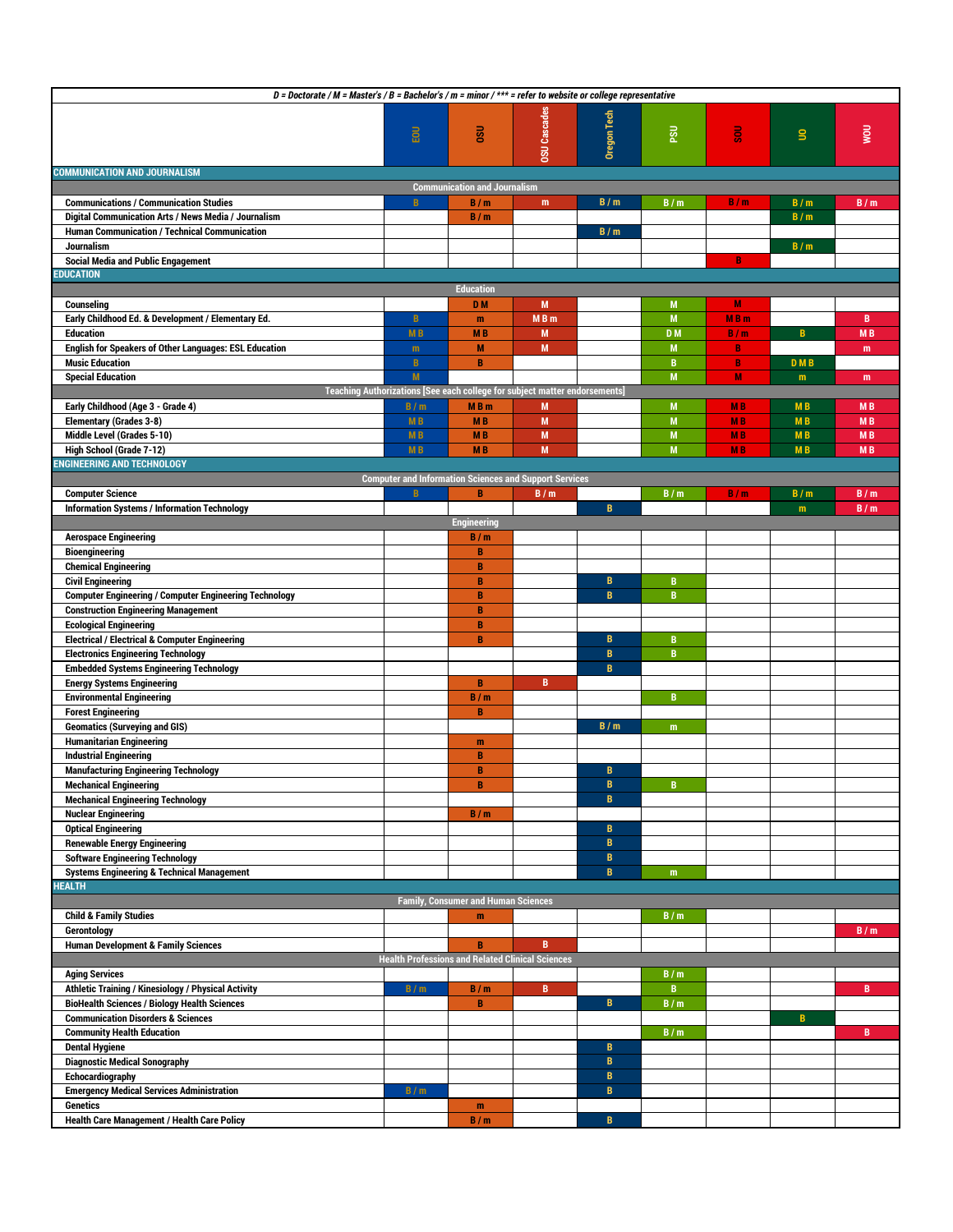| B = Bachelor's / $m$ = minor / *** = refer to website or college representative                                                                                                                                           |                                                       |                                             |                     |              |                  |                   |                              |            |
|---------------------------------------------------------------------------------------------------------------------------------------------------------------------------------------------------------------------------|-------------------------------------------------------|---------------------------------------------|---------------------|--------------|------------------|-------------------|------------------------------|------------|
|                                                                                                                                                                                                                           |                                                       |                                             |                     |              |                  |                   |                              |            |
|                                                                                                                                                                                                                           |                                                       |                                             |                     |              |                  |                   |                              |            |
|                                                                                                                                                                                                                           | <b>FOU</b>                                            | $\frac{1}{6}$                               |                     | Oregon Tech  | $\overline{5}$   | ន្ល               | $\mathbf{S}$                 | <b>UOW</b> |
|                                                                                                                                                                                                                           |                                                       |                                             | <b>OSU</b> Cascades |              |                  |                   |                              |            |
| <b>HEALTH (continued)</b>                                                                                                                                                                                                 |                                                       |                                             |                     |              |                  |                   |                              |            |
| <b>Health Professions and Related Clinical Sciences [continued]</b>                                                                                                                                                       |                                                       |                                             |                     |              |                  |                   |                              |            |
| <b>Health Informatics</b>                                                                                                                                                                                                 |                                                       |                                             |                     | $\mathbf B$  |                  |                   |                              |            |
| <b>Health &amp; Physical Education</b>                                                                                                                                                                                    | B/m                                                   |                                             |                     |              |                  | $\mathbf{B}$      |                              |            |
| <b>Health Studies</b>                                                                                                                                                                                                     | m                                                     |                                             |                     |              | $\, {\bf B} \,$  |                   |                              | m          |
| <b>Medical Laboratory Science</b>                                                                                                                                                                                         |                                                       |                                             |                     | В            |                  |                   |                              |            |
| <b>Medical Sociology</b>                                                                                                                                                                                                  |                                                       |                                             |                     | m            |                  |                   |                              |            |
| <b>Nuclear Medicine Technology</b><br><b>Nutrition / Dietetics</b>                                                                                                                                                        |                                                       |                                             |                     | B            |                  |                   |                              |            |
|                                                                                                                                                                                                                           |                                                       | B/m                                         |                     |              |                  |                   |                              |            |
| ***Pre-Med, Pre-Nursing, Pre-Dentistry, Pre-Physical Therapy, Pre-Pharmacy,                                                                                                                                               | $***$                                                 | $***$                                       | $***$               | $***$        | $***$            | $\star\star\star$ | $***$                        | $***$      |
| Pre-Optometry, Pre-Vet Med, Pre-Occupational Therapy, etc.***                                                                                                                                                             |                                                       |                                             |                     |              |                  |                   |                              |            |
|                                                                                                                                                                                                                           |                                                       |                                             |                     |              |                  |                   |                              |            |
| ***Oregon's Public Universities provide a variety of pre-professional medical, health and wellness opportunities like pre-med and pre-nursing within their majors that prepare students for admission into medical school |                                                       |                                             |                     |              |                  |                   |                              |            |
| and careers that require a medical degree. Check with each school for program highlights.***                                                                                                                              |                                                       |                                             |                     |              |                  |                   |                              |            |
| Pre-Pharmacy/PharmD                                                                                                                                                                                                       |                                                       | B                                           |                     |              |                  |                   |                              |            |
| <b>Population Health Management</b>                                                                                                                                                                                       |                                                       |                                             |                     | B            |                  |                   |                              |            |
| <b>Public Health</b>                                                                                                                                                                                                      |                                                       | B/m                                         |                     |              |                  |                   |                              |            |
| <b>Radiation Health Physics</b>                                                                                                                                                                                           |                                                       | B/m                                         |                     |              |                  |                   |                              |            |
| <b>Radiologic Science</b>                                                                                                                                                                                                 |                                                       |                                             |                     | B            |                  |                   |                              |            |
| <b>Respiratory Care</b>                                                                                                                                                                                                   |                                                       |                                             |                     | $\mathbf B$  |                  |                   |                              |            |
| <b>Speech &amp; Hearing Sciences</b>                                                                                                                                                                                      |                                                       |                                             |                     |              | B/m              |                   |                              |            |
| <b>Vascular Technology</b><br><b>HUMANITIES</b>                                                                                                                                                                           |                                                       |                                             |                     | $\mathbf{B}$ |                  |                   |                              |            |
|                                                                                                                                                                                                                           |                                                       | <b>English Language and Literature</b>      |                     |              |                  |                   |                              |            |
| <b>Comparative Literature</b>                                                                                                                                                                                             |                                                       |                                             |                     |              |                  |                   | B/m                          |            |
| <b>English / Literature / Classics</b>                                                                                                                                                                                    | B/m                                                   | B/m                                         | m                   |              | B/m              | B/m               | B/m                          | B          |
| <b>English / Linguistics</b>                                                                                                                                                                                              |                                                       |                                             |                     |              |                  |                   | B/m                          | B          |
| <b>English / Writing</b>                                                                                                                                                                                                  | B/m                                                   | m                                           |                     |              | B/m              | B                 | B/m                          | B          |
| <b>Ethnic, Cultural and Gender Studies</b>                                                                                                                                                                                |                                                       |                                             |                     |              |                  |                   |                              |            |
|                                                                                                                                                                                                                           |                                                       |                                             |                     |              |                  |                   |                              |            |
| <b>African-American / Black Studies</b>                                                                                                                                                                                   |                                                       |                                             |                     |              | B/m              |                   |                              |            |
| <b>American Studies</b>                                                                                                                                                                                                   |                                                       | B                                           | B                   |              |                  |                   |                              |            |
| <b>Asian Studies</b>                                                                                                                                                                                                      |                                                       | m                                           |                     |              | B/m              |                   | B/m                          |            |
| <b>Ethnic Studies</b>                                                                                                                                                                                                     |                                                       | B/m                                         |                     |              |                  |                   | B/m                          |            |
| <b>Folklore</b>                                                                                                                                                                                                           |                                                       |                                             |                     |              |                  |                   | B/m                          |            |
| <b>International Studies</b>                                                                                                                                                                                              |                                                       | В                                           |                     |              | B/m              | B/m               | B/m                          | B/m        |
| <b>Latin American Studies</b>                                                                                                                                                                                             |                                                       |                                             |                     |              | B/m              | $\mathbf{m}$      | B/m                          | m          |
| <b>Medieval Studies</b><br><b>Native American Studies</b>                                                                                                                                                                 | m                                                     |                                             |                     |              | m<br>$\mathbf B$ | m                 | $\mathbf{B}$                 |            |
| <b>Queer Studies</b>                                                                                                                                                                                                      |                                                       | m                                           |                     |              | B                |                   | m                            |            |
| <b>Russian, East European &amp; Eurasian Studies</b>                                                                                                                                                                      |                                                       | m                                           |                     |              | B                |                   | B/m                          |            |
| <b>Women, Gender &amp; Sexuality Studies</b>                                                                                                                                                                              |                                                       | B/m                                         |                     |              | B                | $\mathbf{m}$      | B/m                          | m          |
|                                                                                                                                                                                                                           | <b>Foreign Languages, Literatures and Linguistics</b> |                                             |                     |              |                  |                   |                              |            |
| American Sign Language                                                                                                                                                                                                    |                                                       |                                             |                     |              |                  |                   |                              | B/m        |
| Arabic                                                                                                                                                                                                                    |                                                       |                                             |                     |              | B/m              |                   | m                            |            |
| <b>Chinese</b>                                                                                                                                                                                                            |                                                       |                                             |                     |              | B/m              |                   | B/m                          |            |
| French<br>German                                                                                                                                                                                                          |                                                       | B/m                                         |                     |              | B/m              |                   | B/m<br>B/m                   | m          |
| Italian                                                                                                                                                                                                                   |                                                       | B/m                                         |                     |              | B/m<br>${\bf m}$ |                   | B/m                          | B/m        |
| Japanese                                                                                                                                                                                                                  |                                                       |                                             |                     |              | B/m              |                   | B/m                          |            |
| Language & Culture                                                                                                                                                                                                        |                                                       |                                             |                     |              | m                | В                 |                              |            |
| <b>Linguistics</b>                                                                                                                                                                                                        |                                                       |                                             |                     |              |                  |                   | B                            | m          |
| <b>Romance Languages</b>                                                                                                                                                                                                  |                                                       |                                             |                     |              |                  |                   | $\overline{\mathsf{B}}$      |            |
| Russian                                                                                                                                                                                                                   |                                                       | m                                           |                     |              | B/m              |                   | B/m                          |            |
| Spanish                                                                                                                                                                                                                   | m                                                     | B/m                                         |                     |              | B/m              |                   | B/m                          | B/m        |
| <b>Arts &amp; Letters</b>                                                                                                                                                                                                 |                                                       | <b>Liberal Arts, History and Humanities</b> |                     |              | B                |                   |                              |            |
| <b>History</b>                                                                                                                                                                                                            | B/m<br>B                                              | B/m                                         |                     |              | B/m              | B/m               | B                            | B/m        |
| <b>Humanities</b>                                                                                                                                                                                                         |                                                       |                                             |                     |              |                  |                   | $\overline{\mathsf{B}}$      | B/m        |
| <b>Liberal Studies / Integrative Studies</b>                                                                                                                                                                              | $\mathbf{B}$                                          | B                                           | B                   |              | B                |                   |                              | B          |
|                                                                                                                                                                                                                           |                                                       | <b>Philosophy and Religious Studies</b>     |                     |              |                  |                   |                              |            |
| <b>Judaic Studies</b>                                                                                                                                                                                                     |                                                       |                                             |                     |              | B/m              |                   | B                            |            |
| Philosophy<br><b>Religious Studies</b>                                                                                                                                                                                    |                                                       | B/m<br>B/m                                  |                     |              | B/m              | $\mathbf{m}$      | $\, {\bf B}$<br>$\mathbf{B}$ | B/m        |